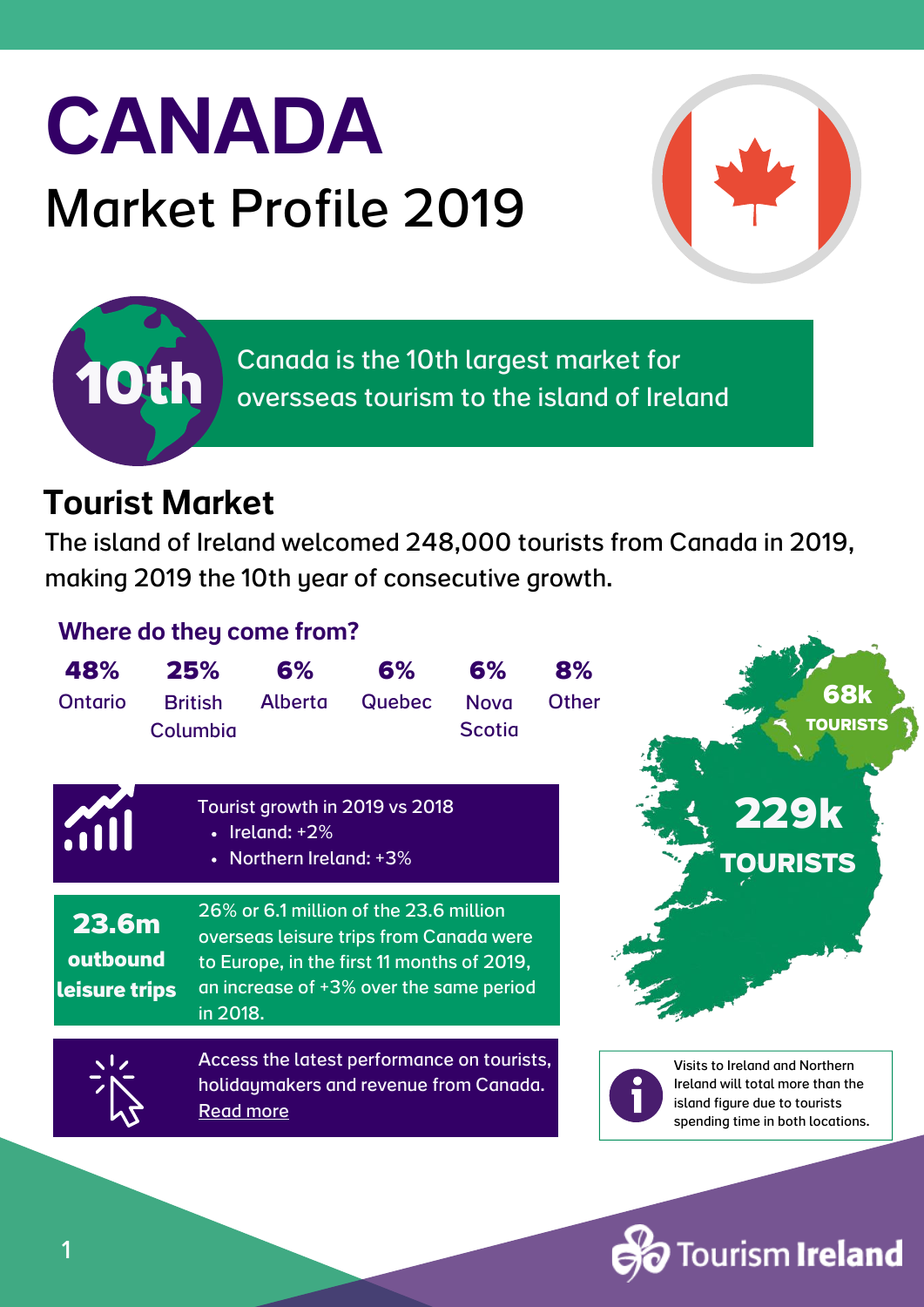## **Revenue and Bednights**

**2.8m**

In 2019, Canadian tourists spent €209/£182 million on the island of Ireland, making this market the eighth-largest source of overseas revenue for the island.

> Canadian tourists stayed 11.4 nights on average on the island of Ireland in 2019 making this market one of the longeststaying of all overseas markets.





#### €846/£736 spend per tourist



## **Air and Sea Access Links**

The number of weekly air seats from Canada to the island of Ireland increased from 9,000 in 2018 to 9,500 in 2019 – an increase of +5%.





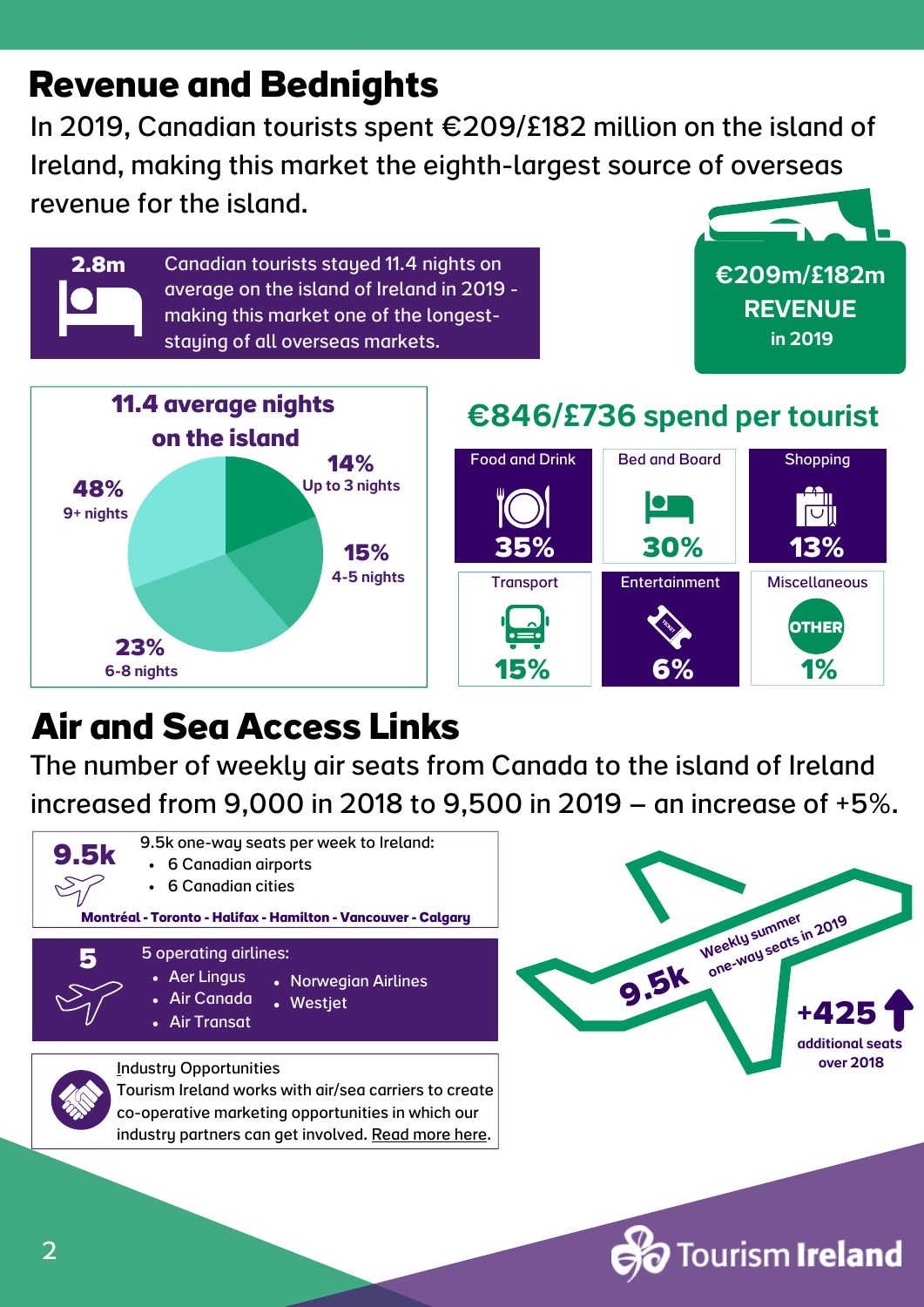## **Holidaymakers**

The island of Ireland welcomed 161,000 Canadian holidaymakers in 2019 - making Canada the seventh-largest source market of overseas holidaymakers, accounting for 3% of all overseas holidaymakers.



### **Interestin Visiting**

62% of Canadian holidaymakers are interested in taking a holiday to the island of Ireland.



**Actively planning a holiday to the island within 12 months**

The island of Ireland competes with the US, Italy, France, Spain and Great Britain, in terms of destinations that Canadian holidaymakers are actively planning to visit.



Tourism Ireland has created a tailor made marketing programme targeting Canadian [holidaymakers](https://www.tourismirelandindustryopportunities.com/overseas-markets/north-america/canada) to stimulate interest and holiday bookings from this market. Read [more](https://www.tourismirelandindustryopportunities.com/overseas-markets/north-america/canada) here.

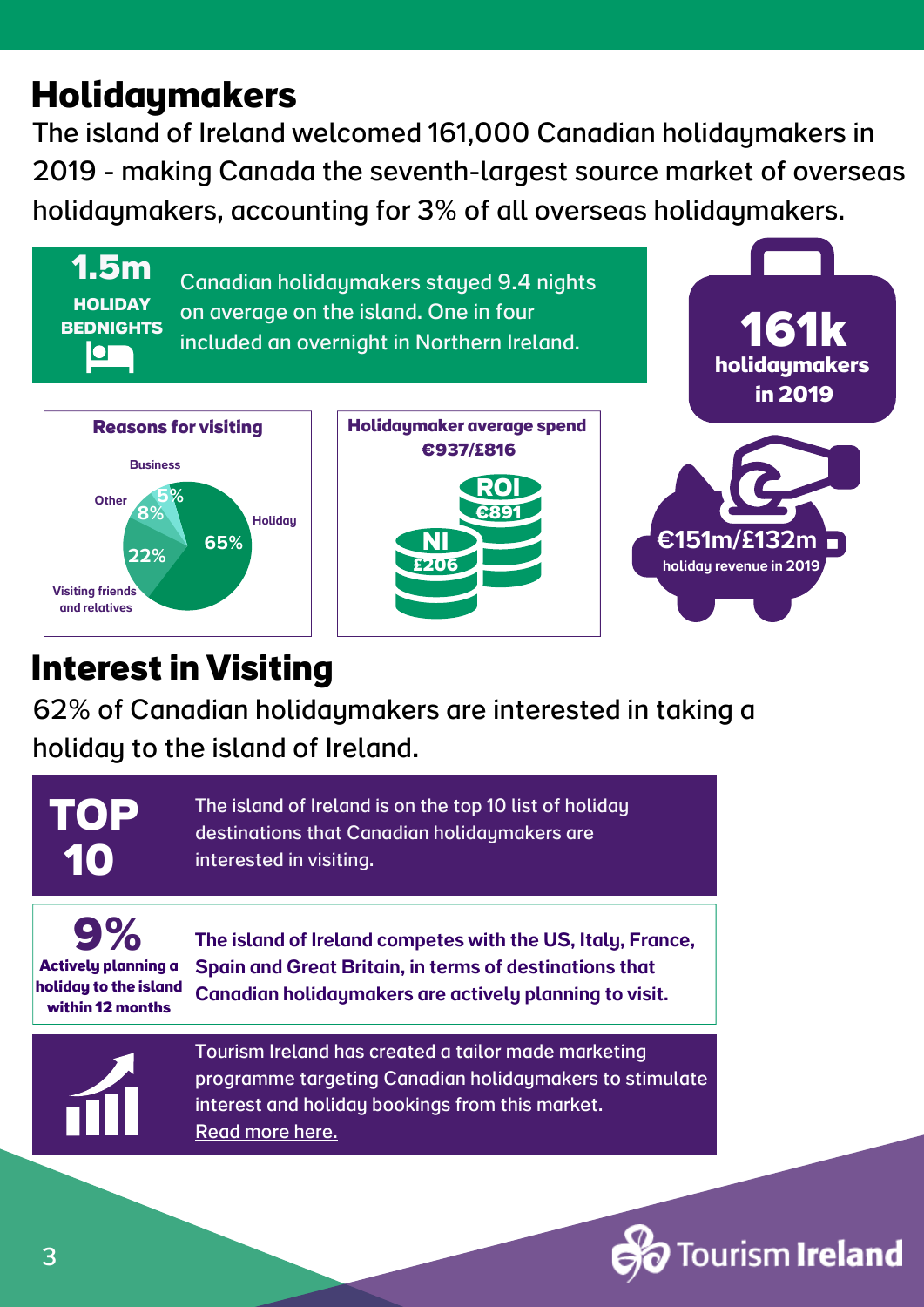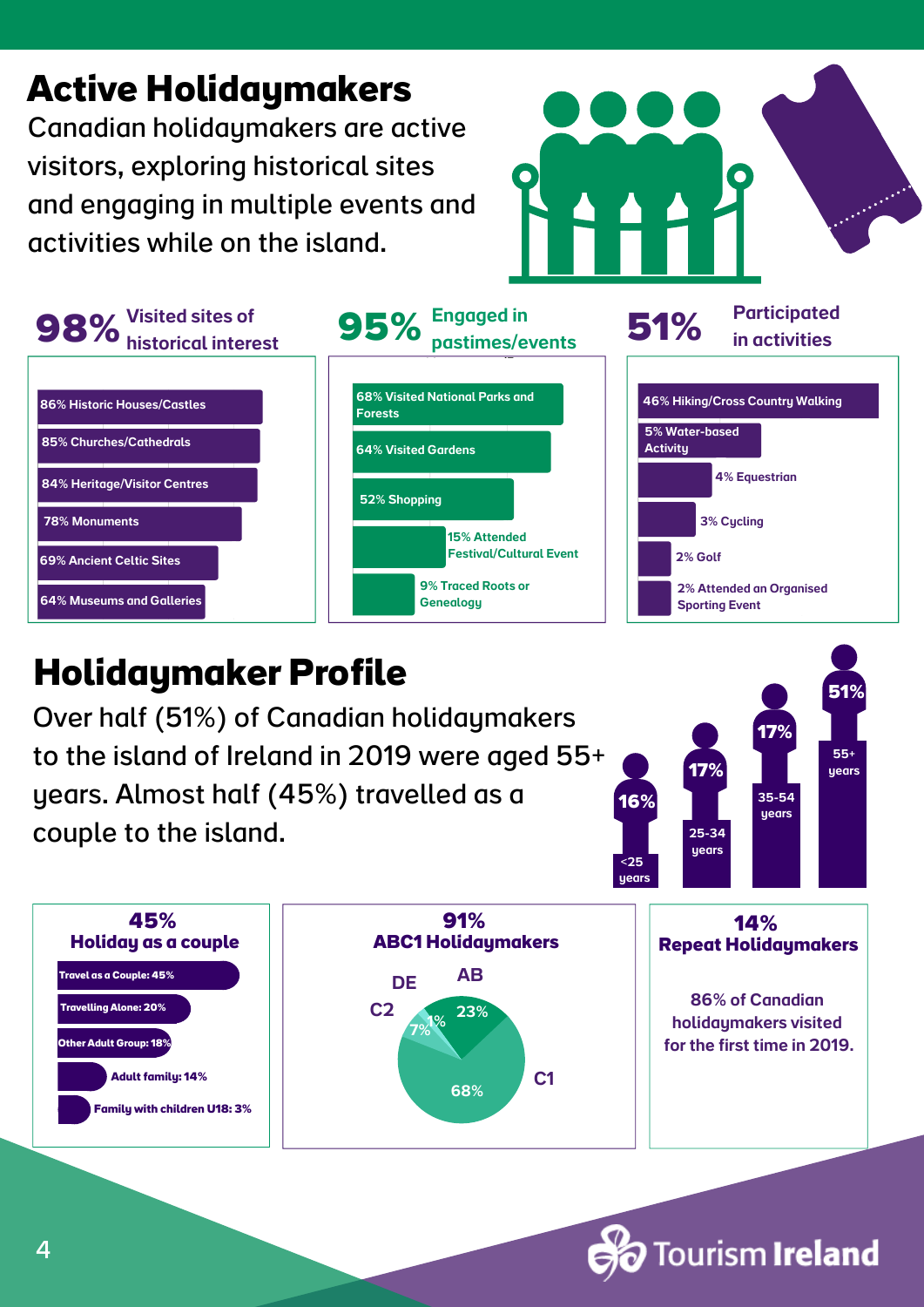## **Canadian Explorer**

Holidaymakers from Canada visit more regions than other holidaymakers; and are more likely to use a car during their trip than most other holidaymakers. One in five Canadians spent time in both Ireland and Northern Ireland during their trip.

**47%**